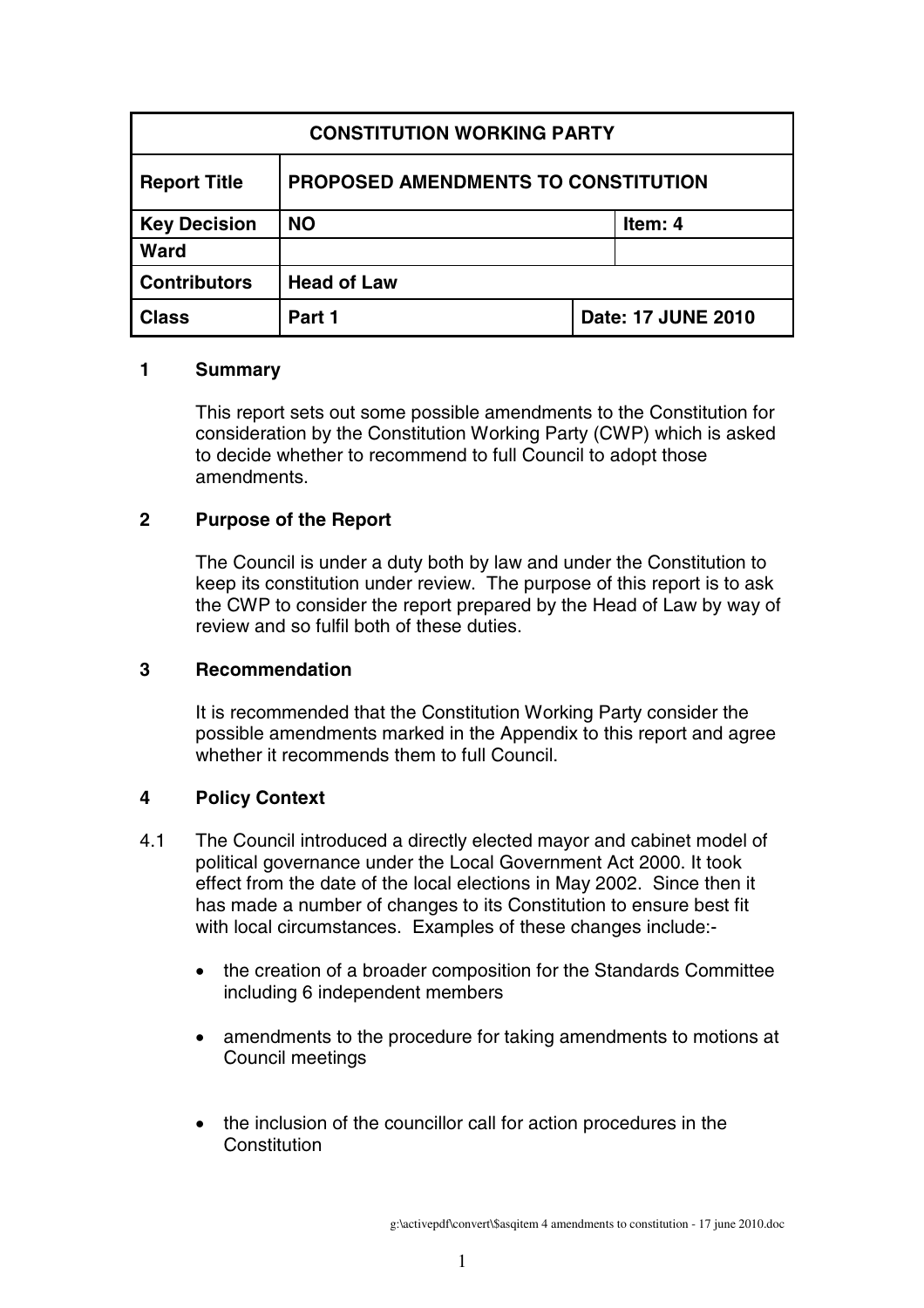- the inclusion of details relating to the Council's petition scheme
- changes in the remit of and the creation of new select committees to reflect new statutory duties in relation to the overview and scrutiny of crime and disorder and police matters
- amendments to the procedure for handling members' questions.
- the creation of an Audit Panel
- amendments to the Member Code of Conduct which is incorporated in the Council's Constitution
- 4.2 The Council is required by Section 37 Local Government Act 2000 to draw up and keep up to date a document referred to as the Constitution which contains information specified by the Secretary of State, the Council's standing orders, the Member code of conduct and such information as the Council considers appropriate. It must be available for public inspection. The Council's Constitution both before amendment and if amended after, contains all it is necessary by law to contain.
- 4.3 A number of changes are proposed. They are summarised below, and they are marked in the Appendix to this report.
	- 1) Community governance reviews

Decisions relating to community governance reviews under the Local Government and Public Involvement in Health Act 2007 (the 2007 Act) are expressed as being reserved to Council. This is necessary because of the introduction of community governance reviews in the 2007 Act with a requirement that decisions in relation to them be for the full Council to make

2) Petition scheme

References to the Council petition scheme already appear in the Constitution but the Articles did not previously refer to it in relation to the terms of reference of Overview and Scrutiny bodies. An amendment is proposed to rectify this.

3) Joint select committees

Several joint select committees were established specifically for consultation in relation to proposed changes to the organisation of health provision in the area. They are no longer needed as the consultation is complete and are therefore omitted from the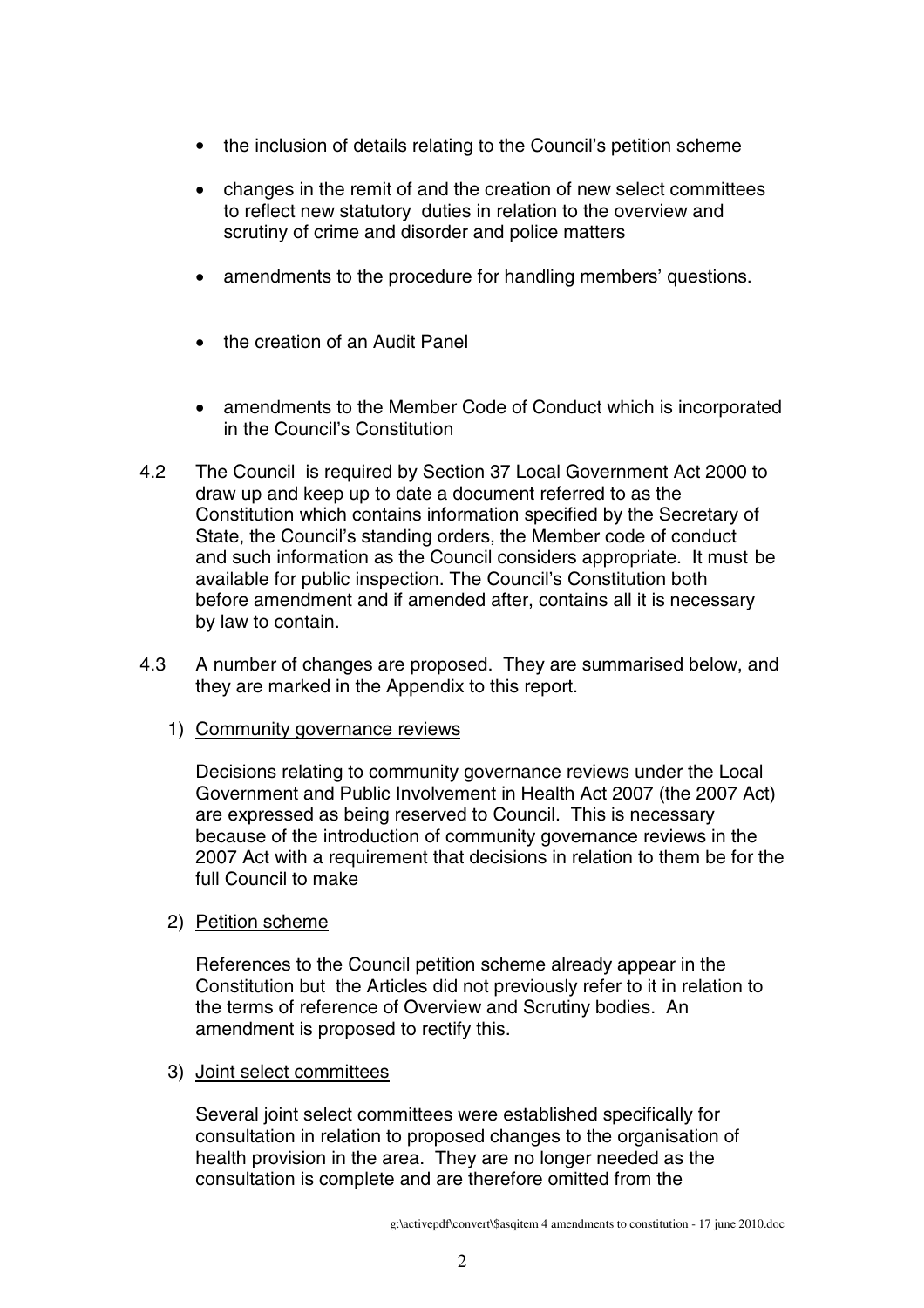Constitution.

#### 4) The Mayor as councillor

Recent changes introduced in the 2007 Act mean that the term 'councillor' cannot be used as an umbrella for Mayor and other members of the Council. There are a number of amendments to reflect this. It is made clear that the Mayor may not be a member of committees though may attend as observer and speak.

#### 5) Appointment to outside bodies

At Part III of the Constitution is a schedule of decisions which the law says are the responsibility either of the Council or the Mayor as is decided locally. They are known as "local choice functions" and include appointment to outside bodies. The bodies to which the Mayor appoints are updated to reflect the current position.

#### 6) Amendments to motions

The procedure is slightly amended to be logically consistent. As notice of amendment to a motion has to be received in advance of the meeting, if an amendment is passed, it follows that there can be no further amendment to the amended motion from the floor as prior notice could not have been given. This amendment is proposed.

# 7) Overview and Scrutiny Committee Chairs

In view of the change in the political balance of the Council, members are asked to consider the allocation of chairs of overview and scrutiny bodies and the requirement or otherwise for political balance on Overview and Scrutiny Committee. Given that these appointments have only just been made, any amendment would need to be considered for the next municipal year. Members are reminded that statutory guidance in relation to Overview and Scrutiny Chairs requires that consideration is given to them being members of opposition groups. In Lewisham now the Chair of Public Accounts Select Committee is held by a member outside the largest political group.

# 8) Contract Procedure Rules – Section I

These have been replaced to reflect current EU law (e.g. Remedies Directive) and to make them more coherent. Standing Orders for Contract Letting for Schools have been removed as they no longer apply to schools, who have considerable freedom to follow their own procedures in this respect.